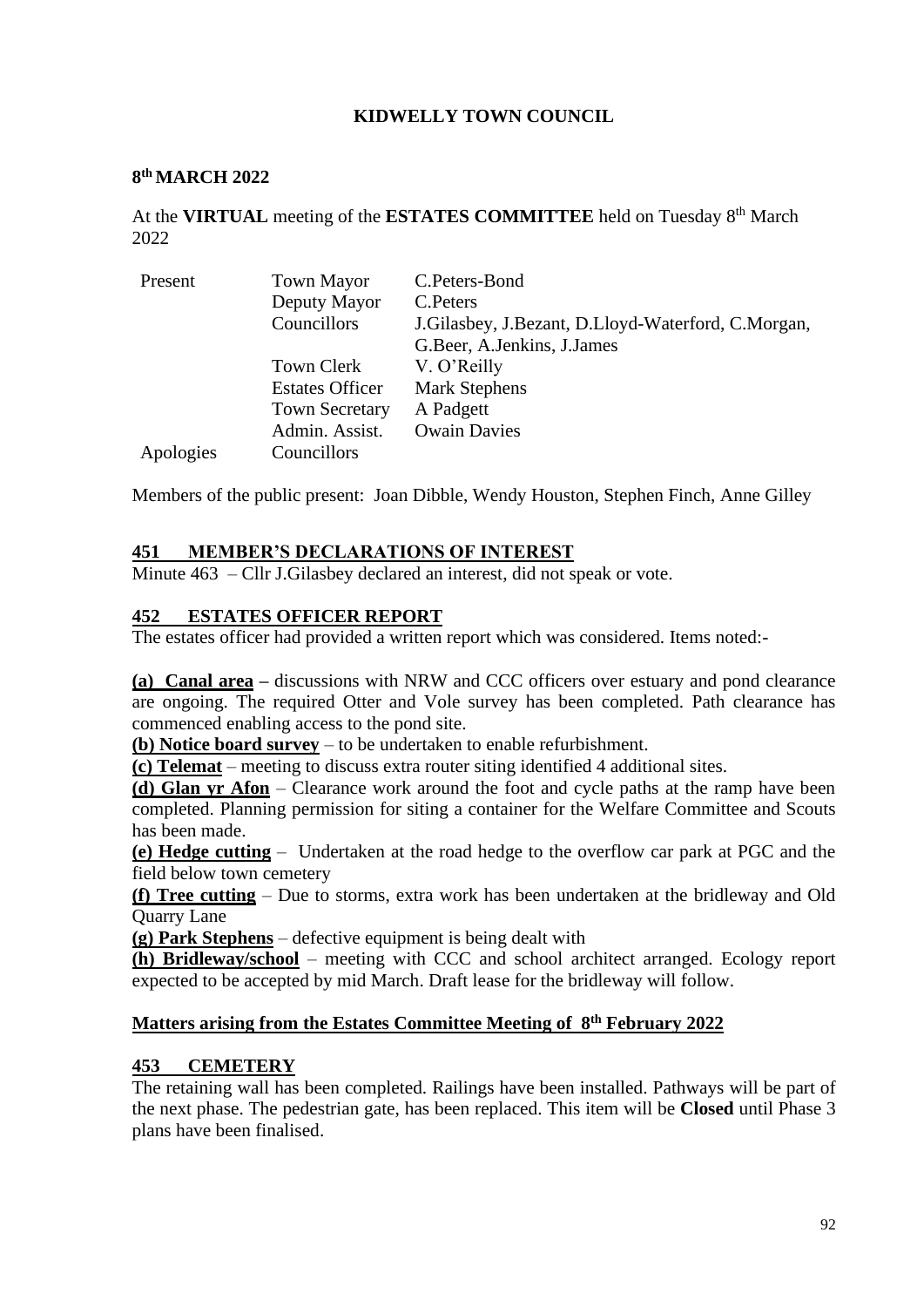# **454 H19 H15 A12- RENT REVIEW "in camera"**

A valuation has been determined and disputed by the leasees. Action is being taken to resolve the issues. The estates officer has met with council's solicitor and a report will be presented to the next estates committee meeting.

# **455 HISTORY SHED EXPERIENCE**

Planning application has been submitted. The county has requested an extension of time for deliberation. Natural Resources Wales requires 3 reports to be submitted, Flood assessment, Contamination report and a Construction Environment Plan.

## **456 SKATE BOARD PARK AND PUMP TRACK**

It was **RESOLVED** to provide locations for the parks, behind and adjacent to the Gwenllian Centre as detailed in the plans submitted by the estates officer. This initiative will be publicised so the community will be aware of the development and become involved at an early stage.

## **457 CASTLE LIGHTING**

CADW requires a work method and risk assessment to be prepared and a contract to be signed before work to renew the castle lights can commence. They also would prefer a separate electricity meter to be installed. The old lights have been removed and the electricity disconnected. New tenders may have to be sought for the lightbox refurbishment.

# **458 TOWN CLOCK**

Due to the cramped space in the tower and the dampness, the engineer would have to dismantle the clock and remove it for repairs to the factory. Cost - £8,894. An alternative long term solution would be to electrify the mechanism at a cost of £7886 plus electricity connection charges. As the clock is housed in the church steeple, permission from the church authorities will be needed. Grant funding is not available. There is no finance available at present. This item will be **Closed** until further action can be taken.

## **459 FLORAL ARRANGEMENTS**

Locations for hanging baskets, window boxes and ground planting have been identified. The flower supplier has been contacted and is awaiting a definitive order amount. Advertisements for watering have been unsuccessful. Residents living near hanging basket lampposts will be contacted regarding watering arrangements. Equipment would be supplied to volunteers.

### **460 TOWN SQUARE PLANS**

Revenue funding of £10k for a feasibility study of the square development, available via the 10 Towns initiative, has been obtained. Darkin, Architects has the tender. He will prepare the stage 1 designs at a cost of £2,300. A Phase One capital funding bid for £100k for the square development has been successful. A Phase 2 submission is being prepared.

### **461 LAND SURVEY**

The tenanted land is to be valued. A report is being prepared.

## **462 PGC – FUTURE DEVELOPMENT**

Tenders for management had to been returned by 28<sup>th</sup> February 2022. One tender only was received which was anonymised by the estates officer and circulated for consideration by members. It is hoped that a decision can be made at a Full Council meeting on 8<sup>th</sup> March 2022.